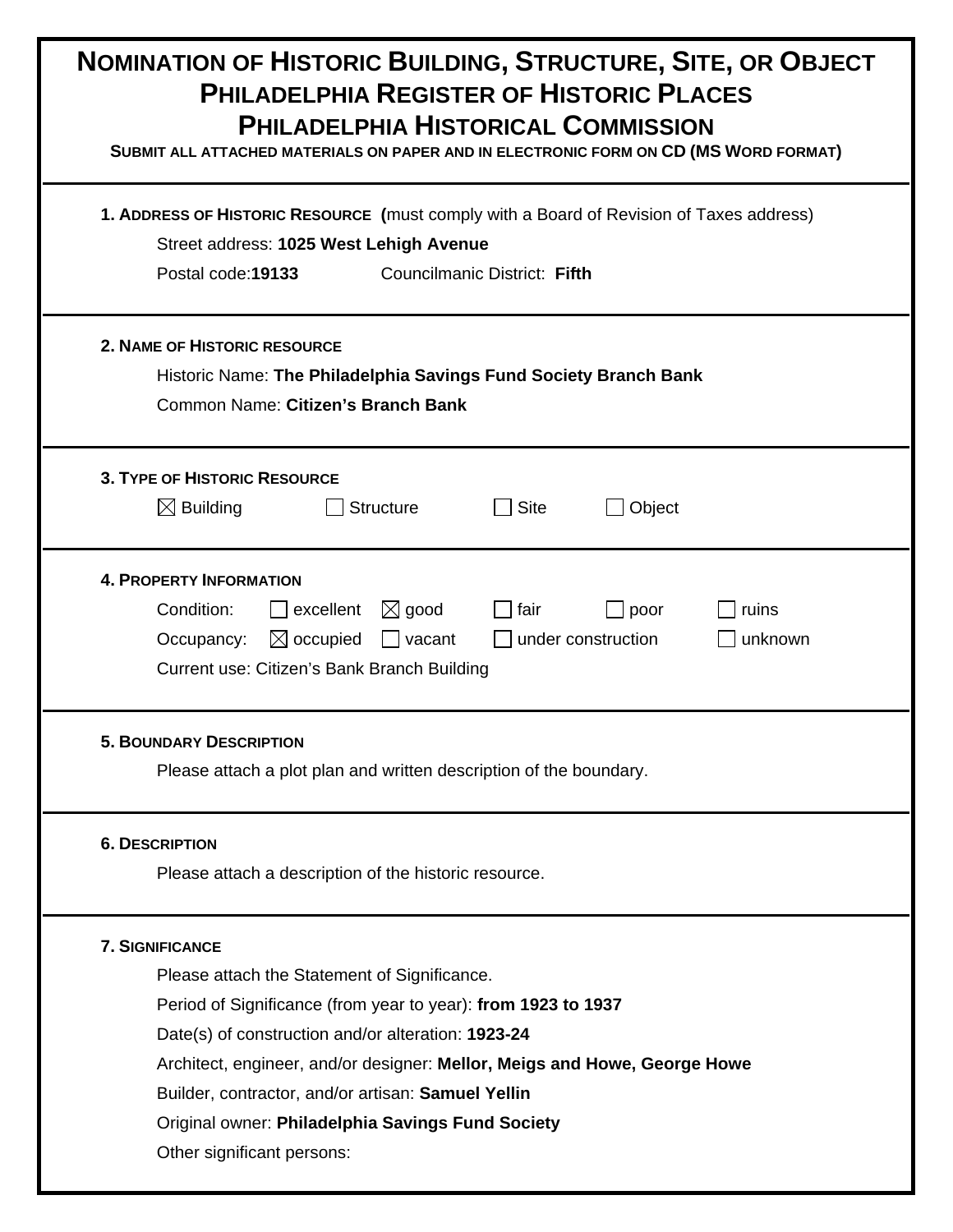| <b>CRITERIA FOR DESIGNATION:</b>                                                                                                                                                                                                                                                                                                                                                                                             |                                     |  |  |
|------------------------------------------------------------------------------------------------------------------------------------------------------------------------------------------------------------------------------------------------------------------------------------------------------------------------------------------------------------------------------------------------------------------------------|-------------------------------------|--|--|
| The historic resource satisfies the following criteria for designation (check all that apply):<br>$\boxtimes$<br>(a) Has significant character, interest or value as part of the development, heritage or cultural<br>characteristics of the City, Commonwealth or Nation or is associated with the life of a person<br>significant in the past; or,                                                                         |                                     |  |  |
| (b) Is associated with an event of importance to the history of the City, Commonwealth or Nation;<br>$\Box$<br>or,                                                                                                                                                                                                                                                                                                           |                                     |  |  |
| MMM<br>(c) Reflects the environment in an era characterized by a distinctive architectural style; or,<br>(d) Embodies distinguishing characteristics of an architectural style or engineering specimen; or,<br>(e) Is the work of a designer, architect, landscape architect or designer, or engineer whose work<br>has significantly influenced the historical, architectural, economic, social, or cultural development of |                                     |  |  |
| the City, Commonwealth or Nation; or,<br>$\Box$<br>(f) Contains elements of design, detail, materials or craftsmanship which represent a significant<br>innovation; or,                                                                                                                                                                                                                                                      |                                     |  |  |
| $\Box$<br>(g) Is part of or related to a square, park or other distinctive area which should be preserved                                                                                                                                                                                                                                                                                                                    |                                     |  |  |
| according to an historic, cultural or architectural motif; or,<br>П<br>(h) Owing to its unique location or singular physical characteristic, represents an established and                                                                                                                                                                                                                                                   |                                     |  |  |
| familiar visual feature of the neighborhood, community or City; or,                                                                                                                                                                                                                                                                                                                                                          |                                     |  |  |
| (i) Has yielded, or may be likely to yield, information important in pre-history or history; or<br>(i) Exemplifies the cultural, political, economic, social or historical heritage of the community.                                                                                                                                                                                                                        |                                     |  |  |
|                                                                                                                                                                                                                                                                                                                                                                                                                              |                                     |  |  |
| <b>8. MAJOR BIBLIOGRAPHICAL REFERENCES</b>                                                                                                                                                                                                                                                                                                                                                                                   |                                     |  |  |
| Please attach a bibliography.                                                                                                                                                                                                                                                                                                                                                                                                |                                     |  |  |
|                                                                                                                                                                                                                                                                                                                                                                                                                              |                                     |  |  |
| <b>9. NOMINATOR</b>                                                                                                                                                                                                                                                                                                                                                                                                          |                                     |  |  |
| Name with Title: Janet Grace                                                                                                                                                                                                                                                                                                                                                                                                 | Email: j.grace@athenianprop.com     |  |  |
| Organization:                                                                                                                                                                                                                                                                                                                                                                                                                | Date:                               |  |  |
| Street Address: 3421 W. School House Lane                                                                                                                                                                                                                                                                                                                                                                                    | Telephone: (267)-718-7633           |  |  |
| City, State, and Postal Code: Philadelphia, PA 19129                                                                                                                                                                                                                                                                                                                                                                         |                                     |  |  |
| $\boxtimes$ is not the property owner.<br>Nominator $\Box$ is                                                                                                                                                                                                                                                                                                                                                                |                                     |  |  |
| <b>PHC USE ONLY</b>                                                                                                                                                                                                                                                                                                                                                                                                          |                                     |  |  |
|                                                                                                                                                                                                                                                                                                                                                                                                                              |                                     |  |  |
| Correct-Complete □ Incorrect-Incomplete                                                                                                                                                                                                                                                                                                                                                                                      |                                     |  |  |
|                                                                                                                                                                                                                                                                                                                                                                                                                              |                                     |  |  |
| Property Owner at Time of Notice                                                                                                                                                                                                                                                                                                                                                                                             |                                     |  |  |
| Name: Name: Name: Name: Name: Name: Name: Name: Name: Name: Name: Name: Name: Name: Name: Name: Name: Name: Name: Name: Name: Name: Name: Name: Name: Name: Name: Name: Name: Name: Name: Name: Name: Name: Name: Name: Name:                                                                                                                                                                                                |                                     |  |  |
|                                                                                                                                                                                                                                                                                                                                                                                                                              |                                     |  |  |
|                                                                                                                                                                                                                                                                                                                                                                                                                              |                                     |  |  |
|                                                                                                                                                                                                                                                                                                                                                                                                                              | State: Postal Code: Content Library |  |  |
|                                                                                                                                                                                                                                                                                                                                                                                                                              |                                     |  |  |
|                                                                                                                                                                                                                                                                                                                                                                                                                              |                                     |  |  |
|                                                                                                                                                                                                                                                                                                                                                                                                                              |                                     |  |  |
|                                                                                                                                                                                                                                                                                                                                                                                                                              |                                     |  |  |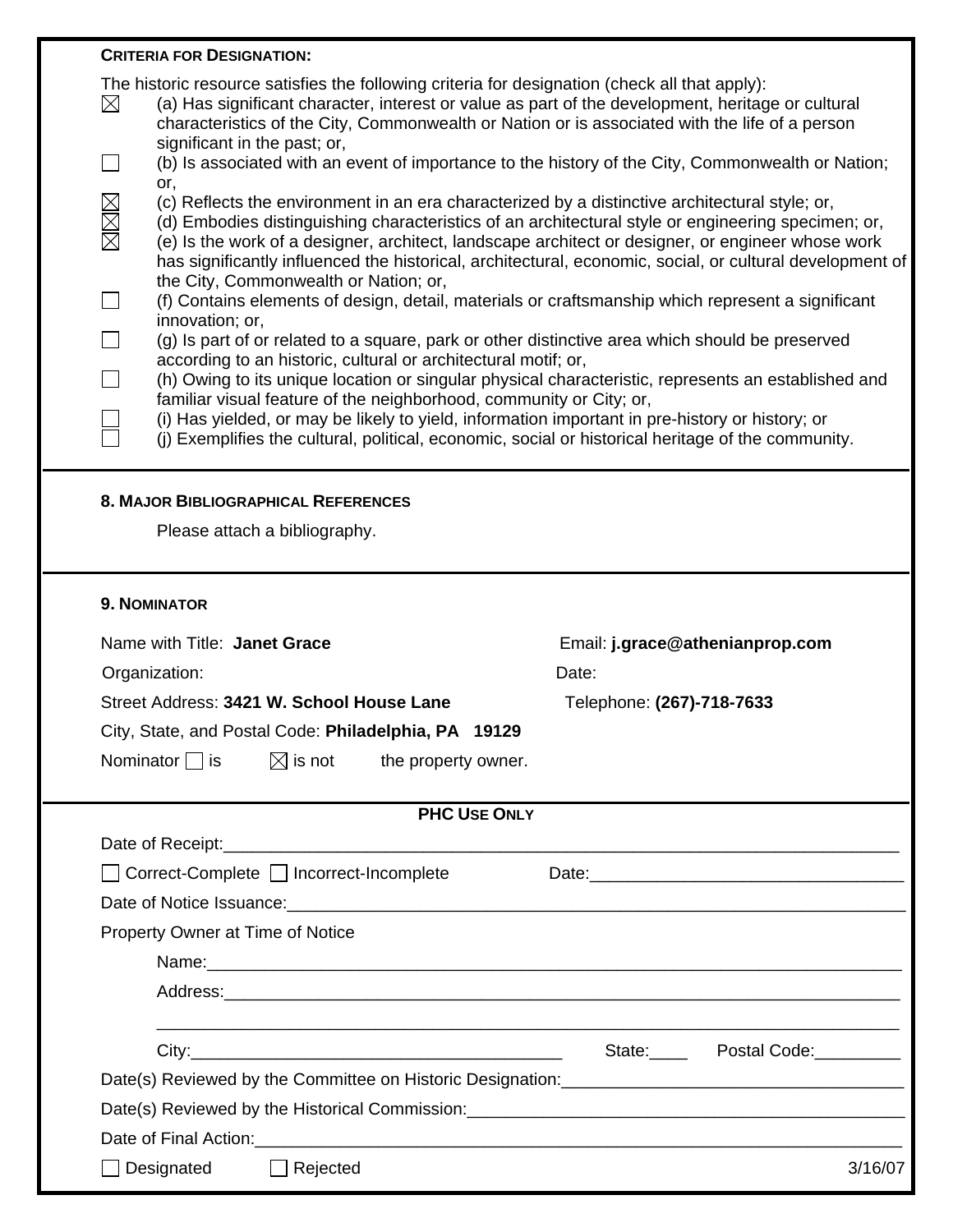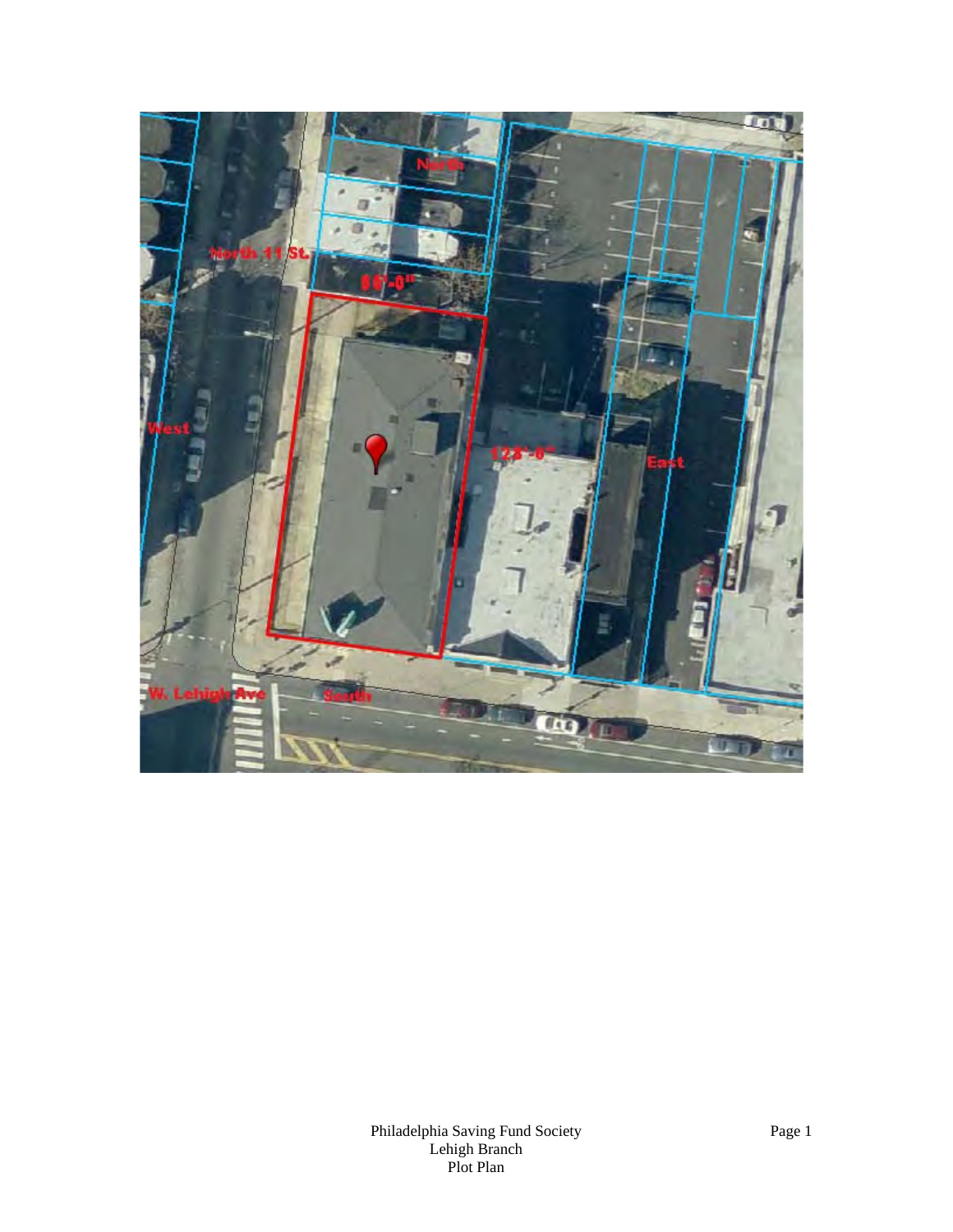#### (West Lehigh) [A-10]

مغ

ALL THAT CERTAIN lot or piece of ground with the buildings and improvements thereon erected.

SITUATE in the 37th Ward of the City of Philadelphia described according to a Plan of Property made for Philadelphia Saving Fund Society by Barton and Martin Engineers, dated July 15, 1983 and last revised August 8, 1983 to wit:

BEGINNING at the point of intersection of the Northerly side of Lehigh Avenue (80 feet wide) with the Easterly side of lith Street (50 feet wide); thence from said point of beginning extending along the Easterly side of 11th Street North<br>11 degrees, 21 minutes, East 128 feet 0 inches to a point; thence leaving the side of llth Street and extending South 78 degrees, 39 minutes East partially thru a brick wall 65 feet 0 inches to a point; thence extending South 11 degrees, 21 minutes, West partially thru a brick wall 128 feet 0 inches to a point on the Northerly side of Lehigh Avenue; thence extending along said Notherly side of Lehigh Avenue North 78<br>degrees, 39 minutes, Nest 65 feet 0 inches to the said Easterly side of lith Street being the first mentioned point and place of beginning.

39095 505 880 0883 214 1.13 8/24/83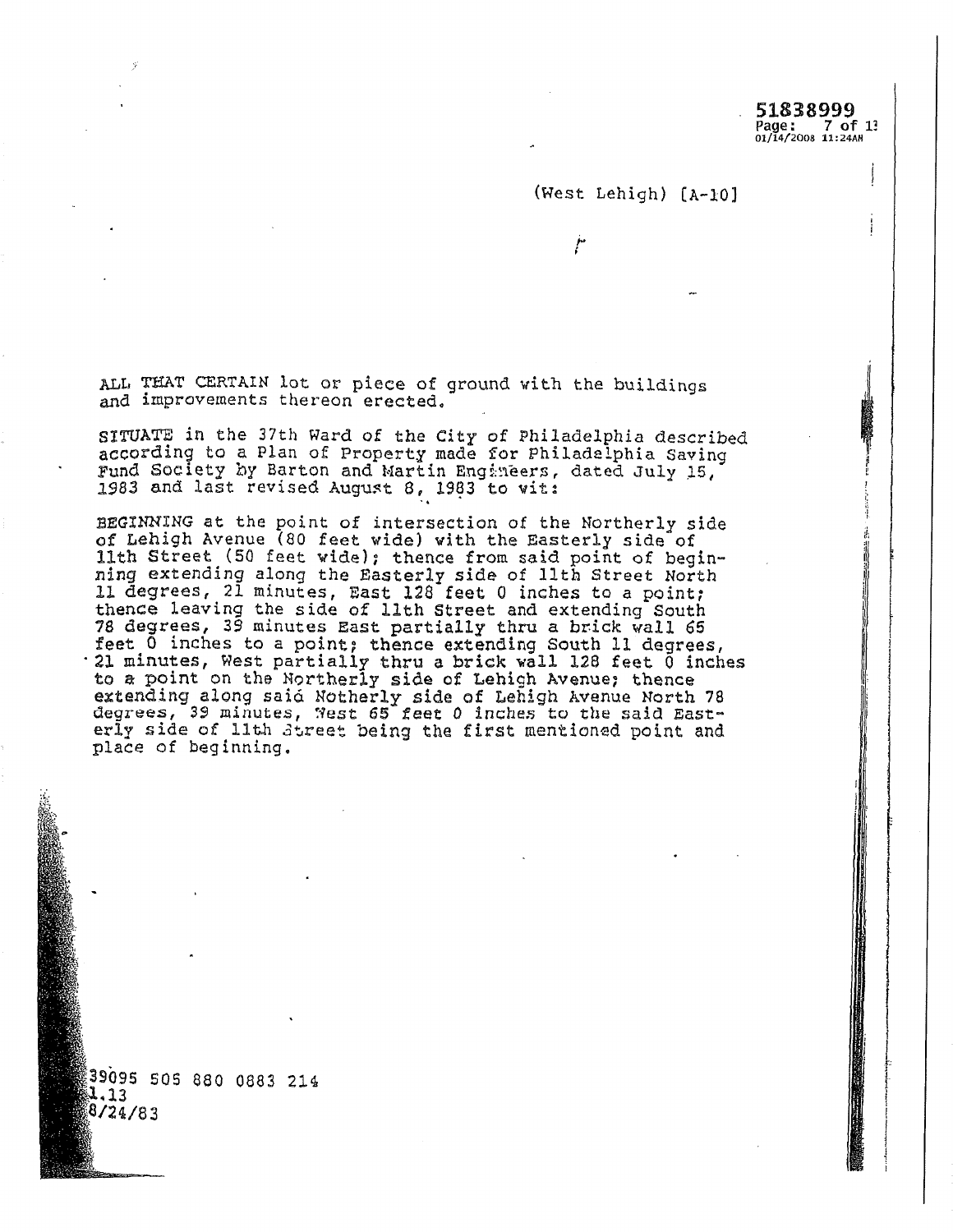# 6. Physical Description

The Lehigh Avenue Branch of the Philadelphia Savings Fund Society (now Citizens Bank), is a Renaissance Revival style bank building located at1025 West Lehigh Avenue at the intersection of North 11<sup>th</sup> Street and West Lehigh Avenue Philadelphia, Pennsylvania. The building was constructed between 1923 and 1924. It is a commercial building built on a corner lot, located on the Northeast corner of the intersection. The general plan is rectangular, and the majority of the building is finished with limestone cladding. The base is of black and white granite, and the use of various types of marbles can be seen throughout the upper portions of the building. The original building was also ornamented with a variety of Samuel Yellin ironwork.

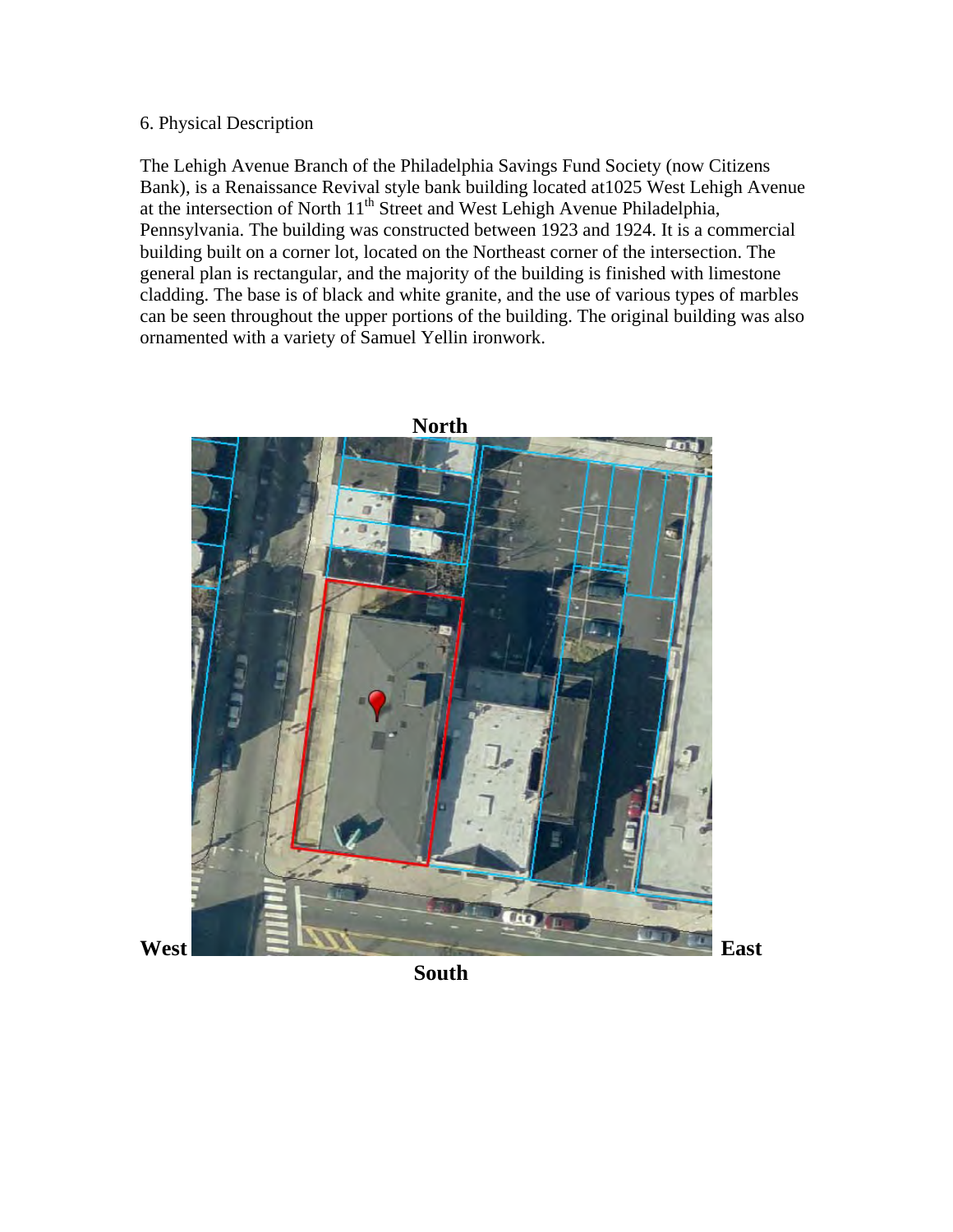

**West** South **South** 

# South Elevation

The base of the South-facing façade is black and white granite (a). Above the granite base are 5 courses of rusticated limestone blocks (b). Above the rusticated limestone courses is a belt course of limestone. The base, rusticated limestone and belt course are interrupted at the center of the façade by the building's entry (c). The entry consists of an arched opening framed by rusticated limestone. The keystone in the apex of the arch has a scroll detail. Above the keystone is a smooth rectangular limestone lintel. The entire entry sits proud of the base and the plane of the building wall. Above the lintel is a bas- relief limestone medallion with the profile of Ben Franklin circled with the text "Philadelphia Savings Fund Society Crescit Fundo" carved into the frame of the medallion. (d) The wall of the building is finished in smooth limestone with color-matched mortar. On either side of the medallion are two limestone framed roundels with a different type of marble insert in each.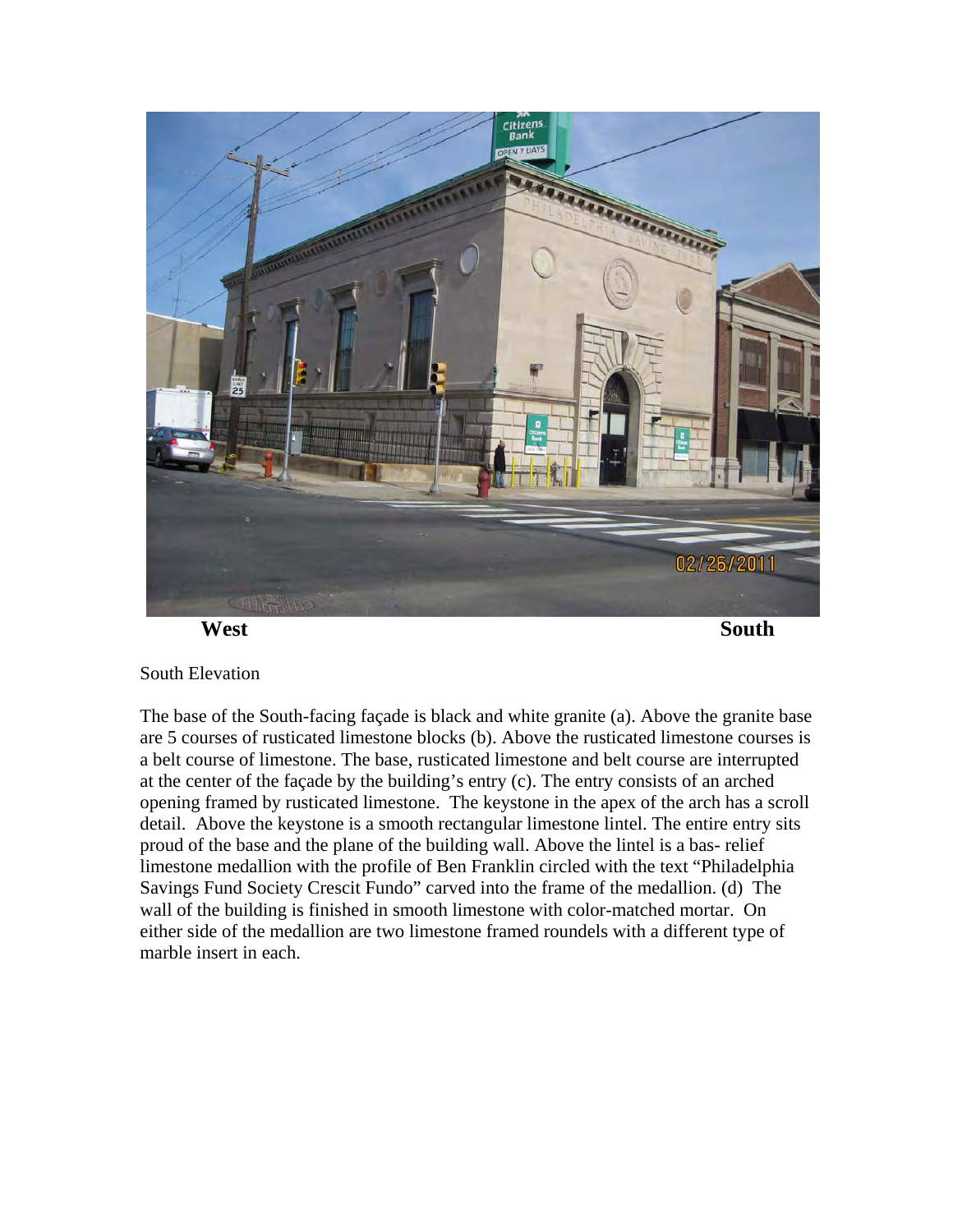

(a) Black and white granite base



(b) Rusticated limestone



(c) Front façade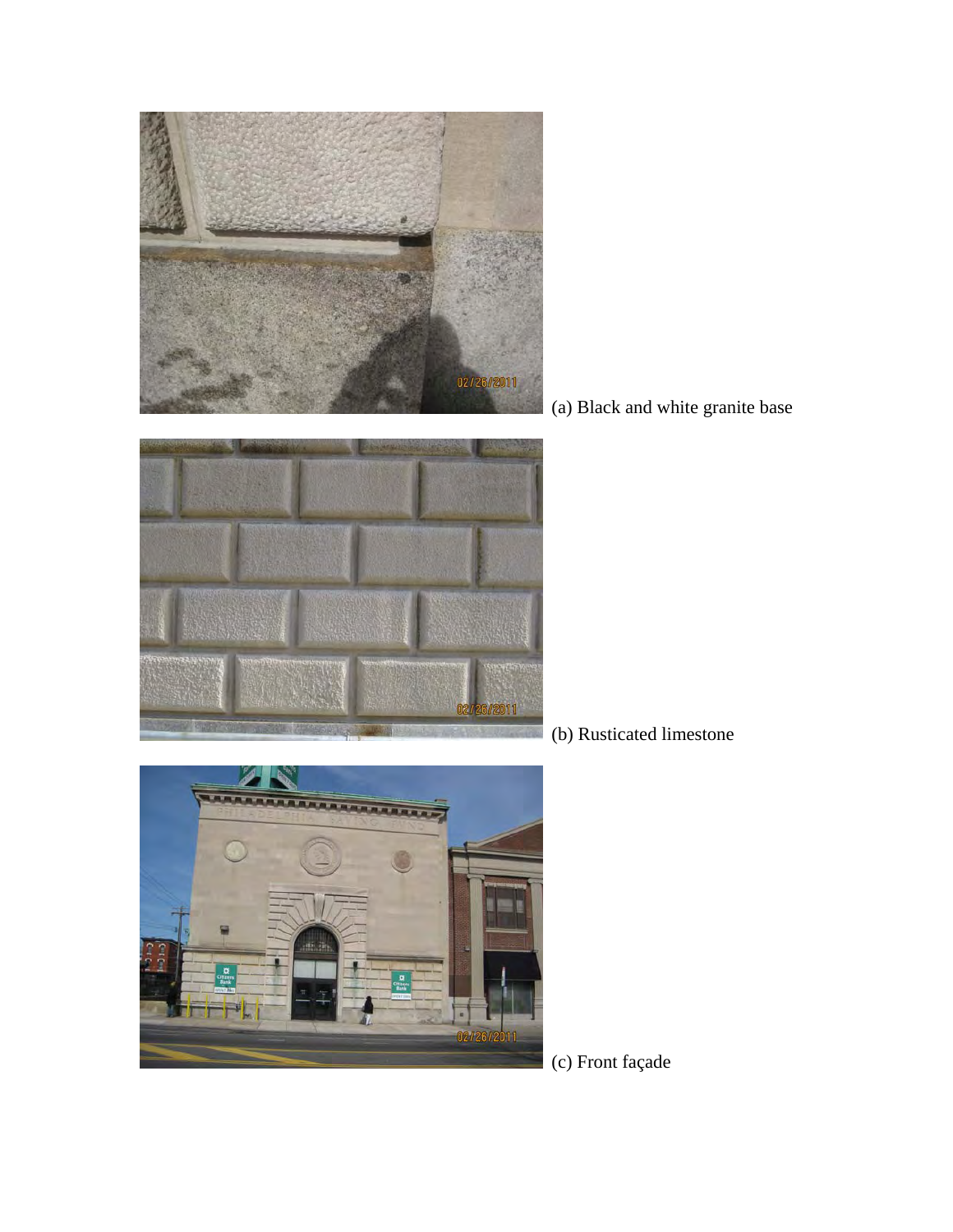

(d) Medallion

Above the medallion are two courses of monolithic limestone topped by a limestone frieze with the text "Philadelphia Savings Fund". Above the frieze is a limestone cornice with brackets. (e) Copper flashing sits at the top of the cornice. The current roofing material is a black material, most likely modified bitumen.



(e) Frieze and cornice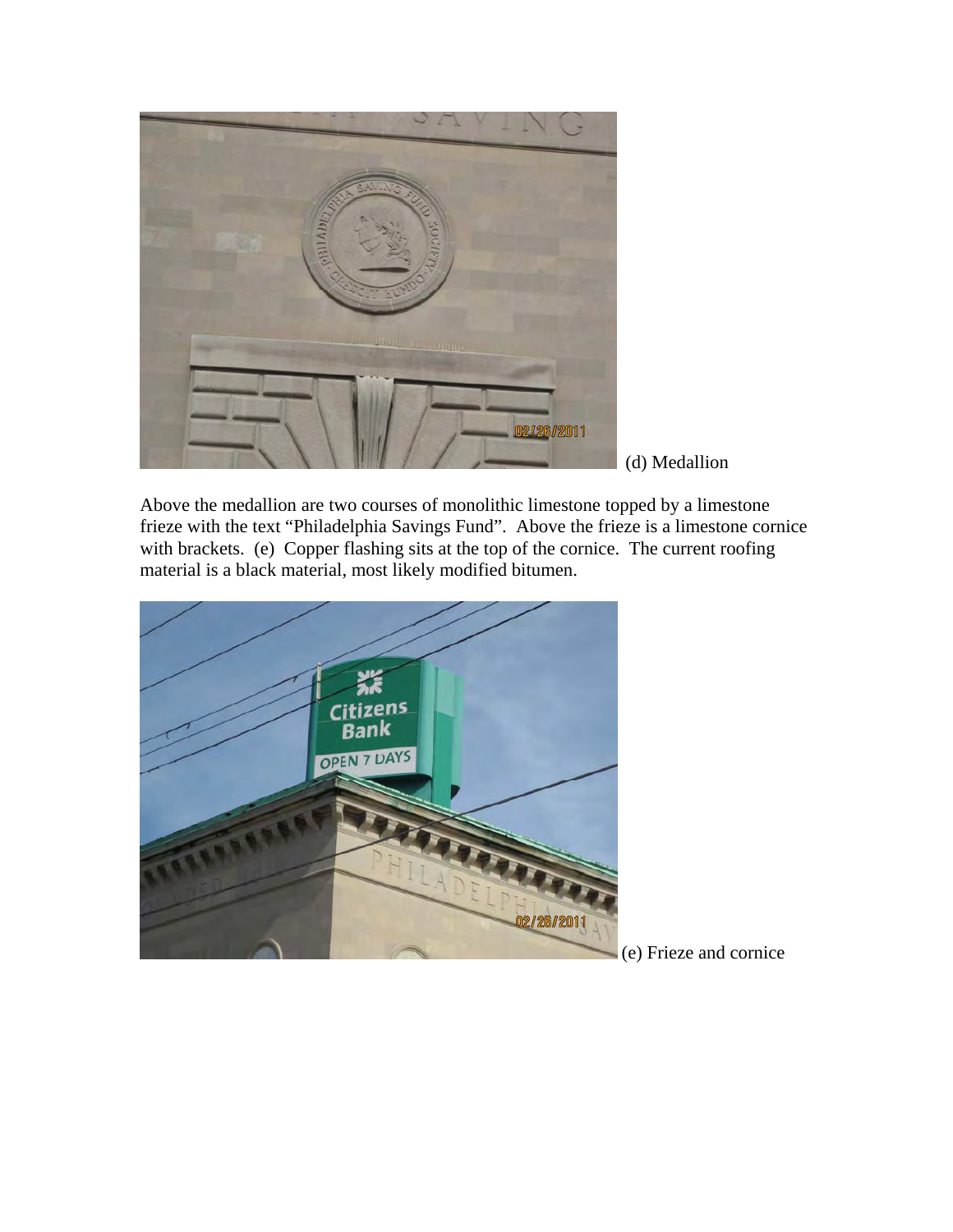The entry door was originally a glass and ironwork door fabricated by Samuel Yellin Ironworks. The original door has been replaced with a glass and anodized aluminum storefront. (f) The original ironwork transom remains.



(f) Detail of ironwork at door

On either side of the entry door were two plaques. The plaques have since been removed. (g) Also on either side of the door are bronze brackets with a scroll detail. (h) These brackets originally supported open ironwork globe lamps.





(g) Former location of plaques

(h) Brackets with scroll detail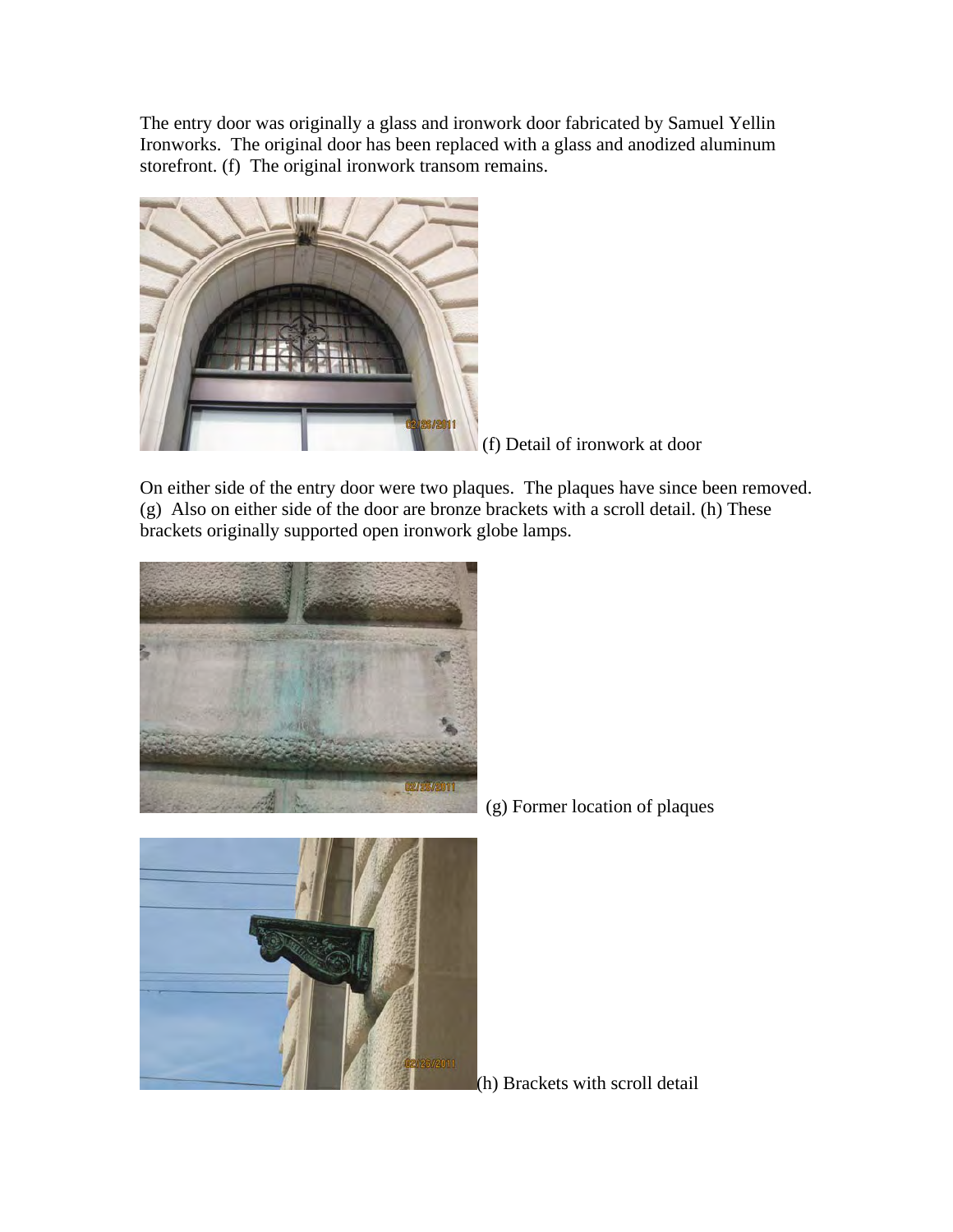One either side of the entry door are rectangular punched windows, identical to the ones described in the West elevation. Currently they are covered with flat plastic green and white signs that read "Citizen's Bank Open 7 Days".

West Elevation

The materials and coursing on the South Elevation transition at 90 degrees to the West Elevation. At the corner, there is a bronze bracket scroll with a bronze ring above the belt course. (j)



(j) Cooper ring detail

There are four double hung bronze single paned windows located directly above the belt course with twelve divided-lites each. There is a limestone bracketed hood at the top of the window. The belt course of limestone takes the place of a sill at the base of each window. (k)

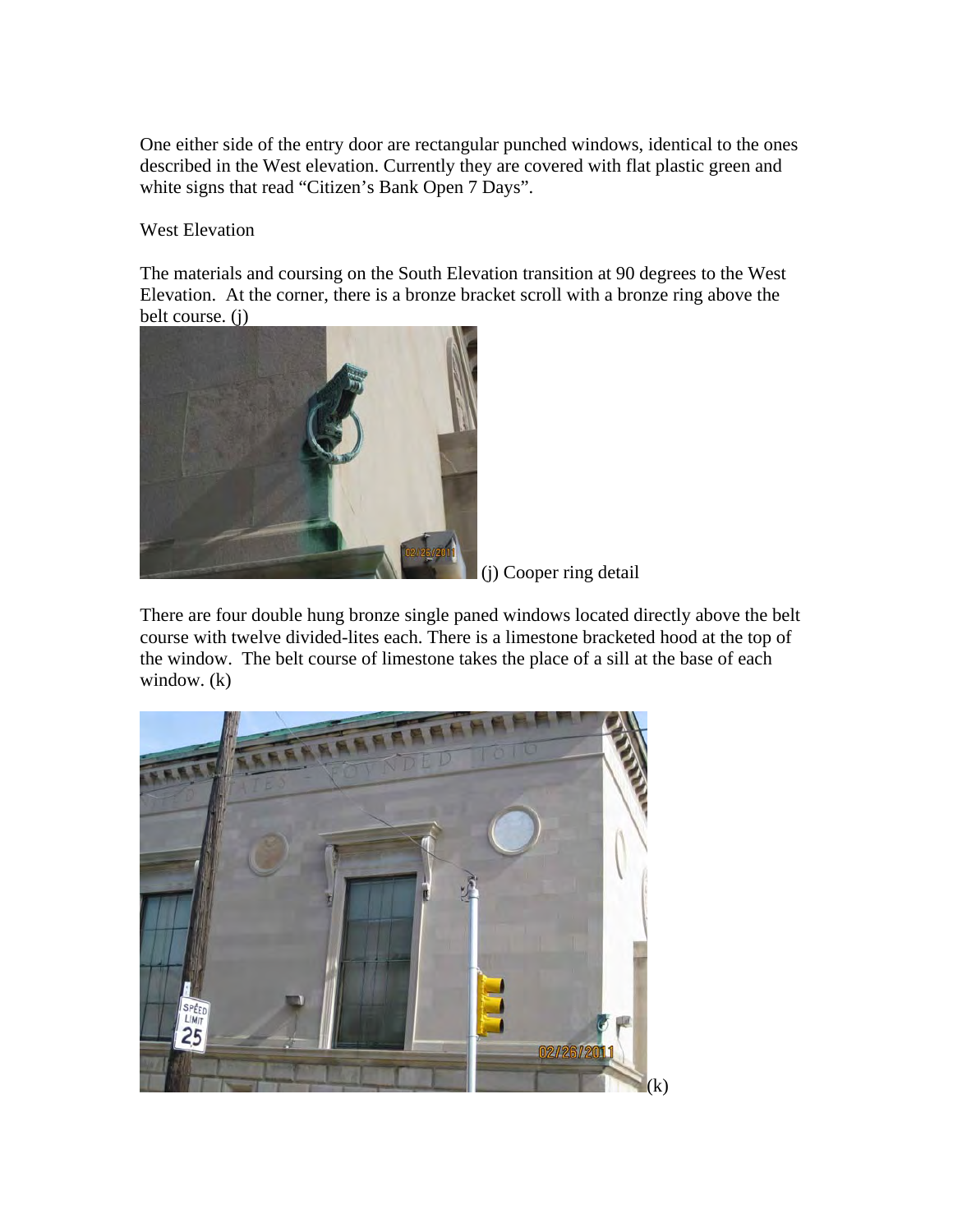Below the belt course set into the rusticated limestone are single pane windows with original security ironwork at the exterior. (l)



(l) Detail of window.

There are four roundels with different types of marble located between the upper windows. (m)



(m) Roundel

At the top of this elevation is a limestone frieze with the text: "The Oldest Savings Bank in the United States Founded 1816" (n and o)



(n) West Elevation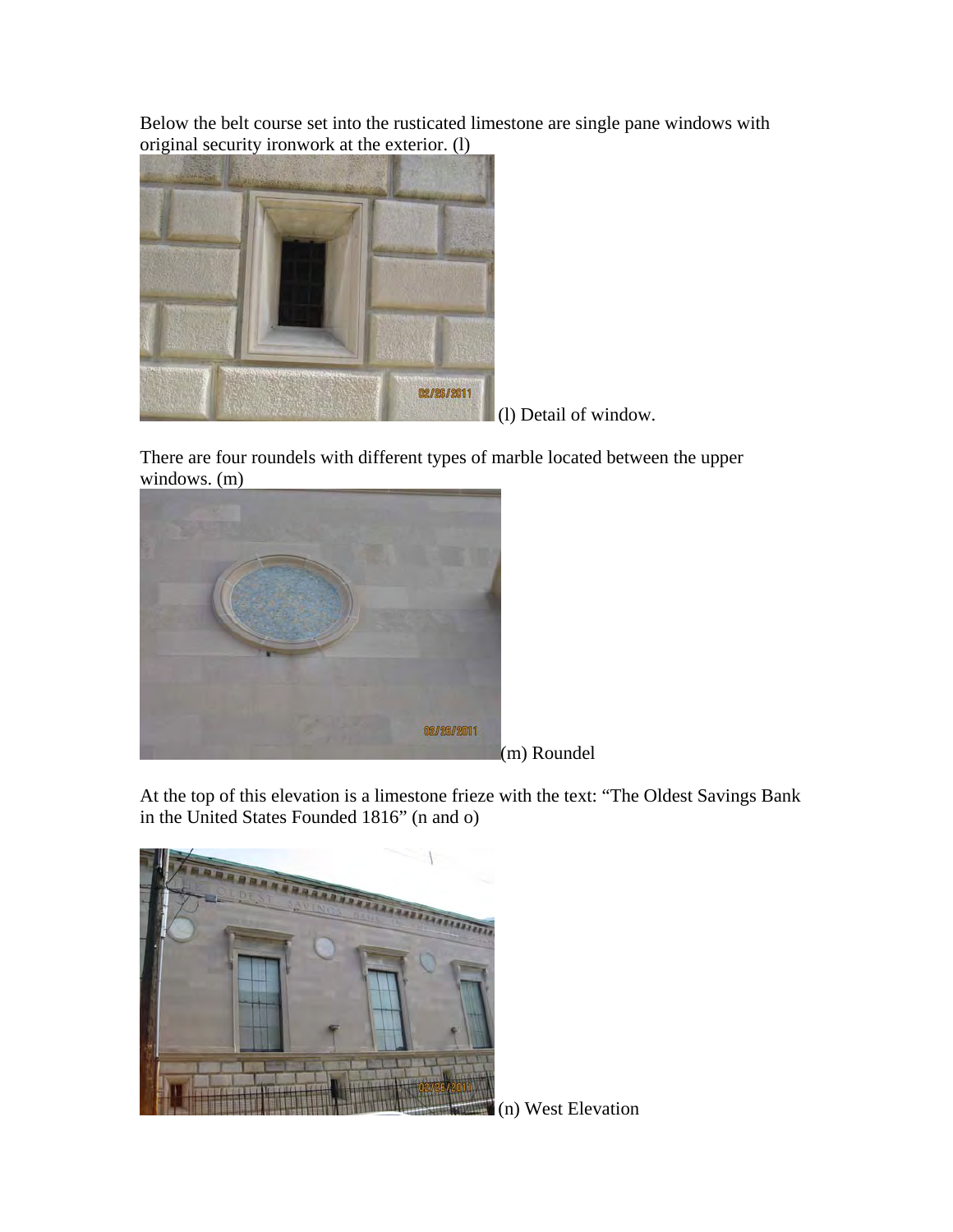

(o) West Elevation

The West Elevation is setback from the street. There were five basement windows that were directly below the windows in the rusticated limestone courses that have been closed and filled in with cement. (o) At the rear between the building and low masonry wall topped with picket iron fence is a yard paved with cement.

North Elevation

The only elements that transition from the West Elevation to the North Elevation is the limestone belt course, the frieze, and the bracketed cornice with copper flashing. There is only a return of the rustication. The exterior material is stucco with a thin layer of white paint. Above the belt course there is one window with the same proportions as those found on the West Elevation. There is an iron security Grill over the window. (p)



(p) North elevation.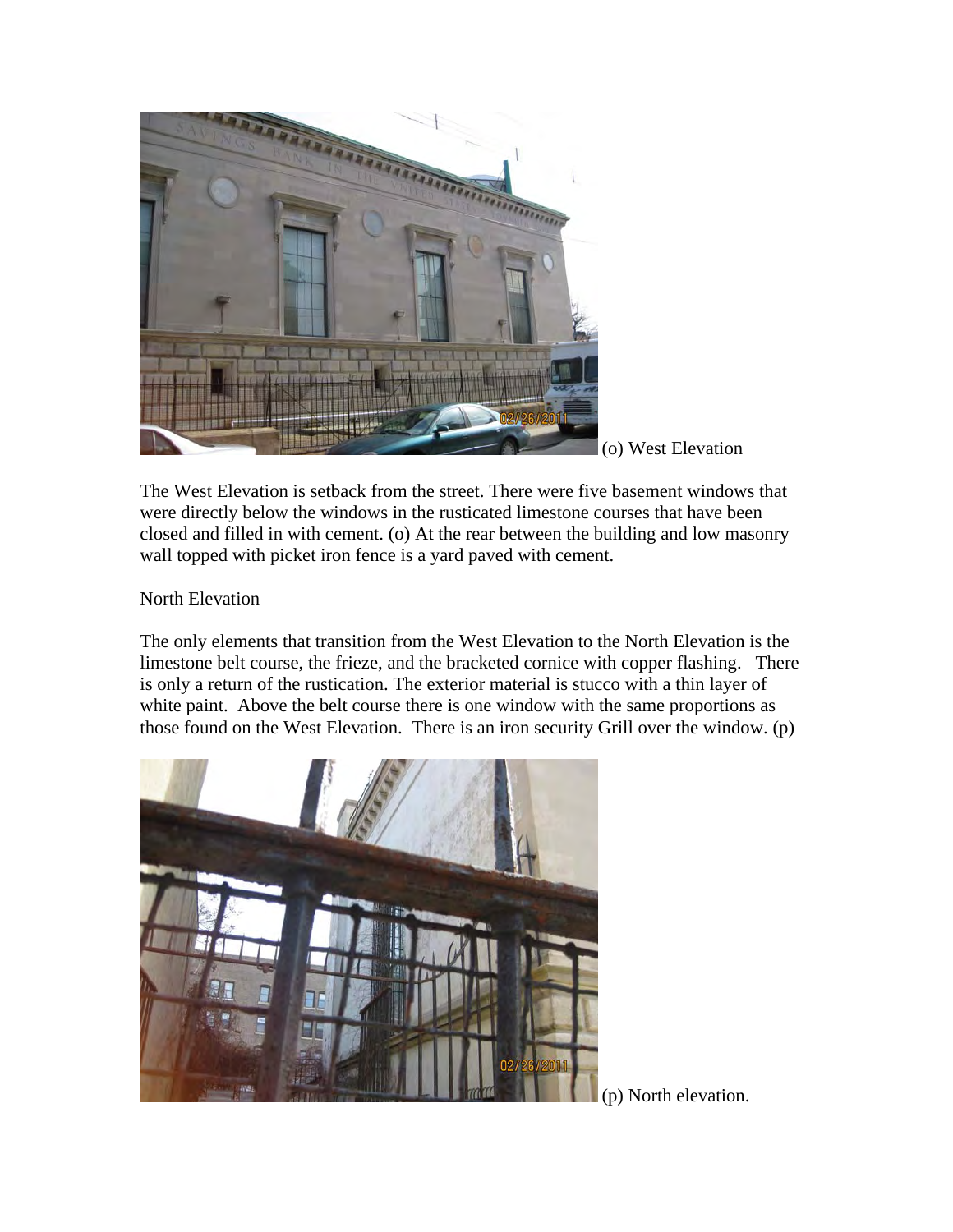Below the belt course are four double hung windows with iron security grates projecting in front of them. There is a stairway to a service door with two window openings up into the stairwell. (q)



East Elevation

The East Elevation is a party wall to the adjacent property and has no exterior architectural features.



(r) 1925 T-Square Yearbook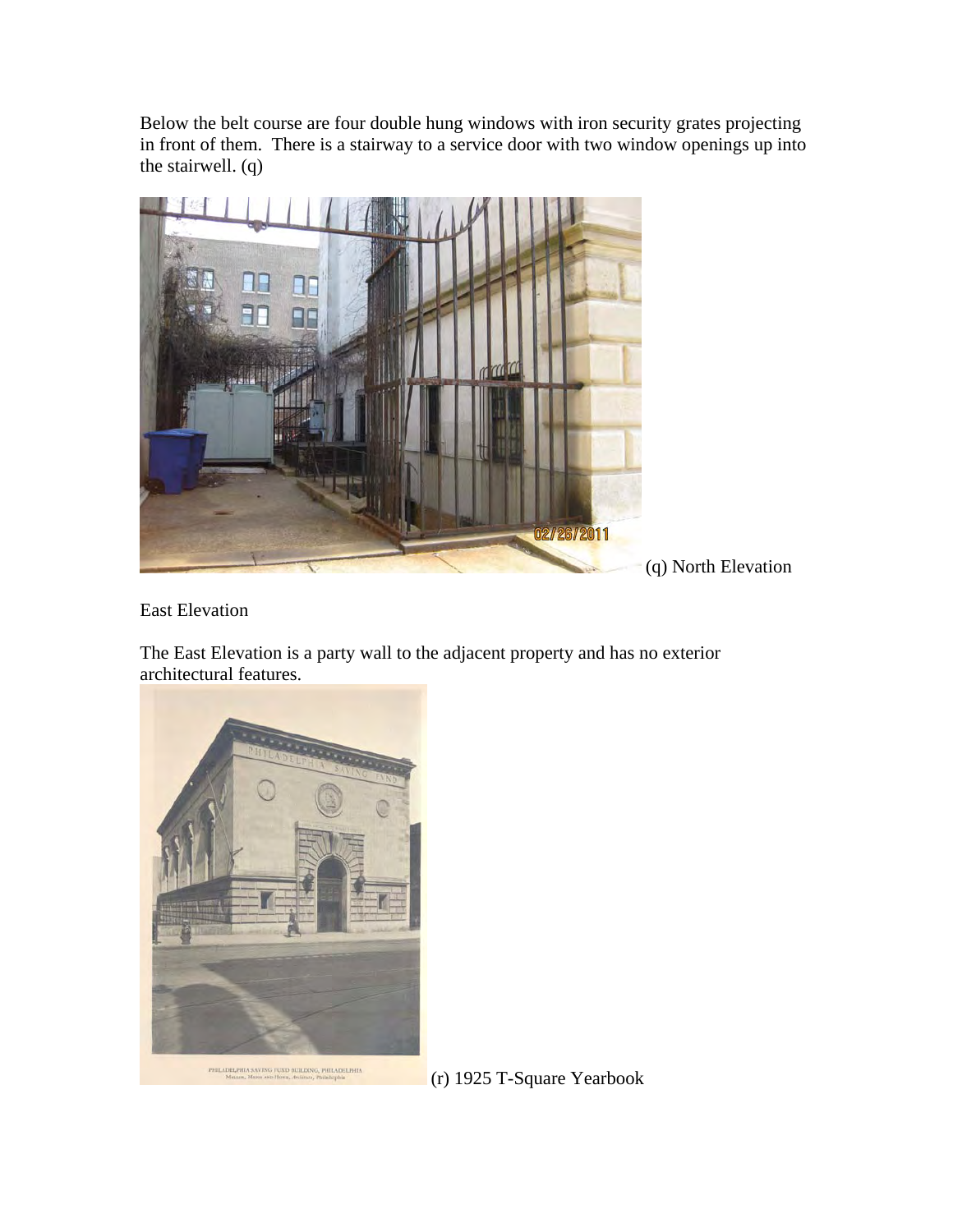### 7. Statement of Significance

 The Lehigh Branch of the Philadelphia Saving Fund Society at 1025 W. Lehigh Avenue in Philadelphia is a significant historic building in the City and should be listed on the Philadelphia Register of Historic Places. PSFS's Lehigh Branch fulfills Designation Criteria A, C, D, and E of the Philadelphia Historical Commission Ordinance, section 14-2007 of the Philadelphia Code. PSFS's Lehigh Branch:

(a) Has significant character, interest or value as part of the development, heritage, or cultural characteristics of the City, Commonwealth or Nation; (c) Reflects the environment in an era characterized by a distinctive architectural style; (d) Embodies distinguishing characteristics of an architectural style; and (e) Is the work of a designer, architect, landscape architect or designer, or engineer whose work has significantly influenced the historical, architectural, economic, social, or cultural development of the City, Commonwealth or Nation.

The classical bank building was designed by the prominent architectural firm of Mellor, Meigs and Howe and built in 1923-24, one of four similar neighborhood branches constructed between 1923 and 1927 by the Philadelphia Saving Fund Society, the nation's first savings bank and one of the city's leading financial institutions of its time. All four branch banks were the work of George Howe and featured ornamental ironwork by Samuel Yellin, one of Philadelphia's most esteemed twentieth-century craftsmen and a frequent Mellor, Meigs and Howe collaborator. The Lehigh Branch was designed and built in tandem with the South Broad Branch at 2001-7 South Broad Street; this pair was followed by a later design for the West Philadelphia Branch at  $52<sup>nd</sup>$  and Ludlow Streets, and the Logan Branch at 4947-49 North Broad Street in 1926-27. As a group, these four structures represent a significant building campaign by one of the city's leading institutions and mark the evolution of a dynamic architect-client partnership culminating in 1932 with Howe & Lescaze's landmark PSFS office tower at 1200 Market Street, the nation's first International-style skyscraper.

# Philadelphia Saving Fund Society

Founded in 1816 by Philadelphia businessman Condy Raguet, the Philadelphia Saving Fund Society was the first savings bank established in the United States. Modeled after similar institutions then developing in Great Britain, the Society was established to "promote economy and the practice of saving amongst and poor and laboring classes of the community… and to render them in a great degree independent of the bounty of others" by providing easily accessed savings accounts that paid interest on small deposits.<sup>1</sup> The organization grew from humble beginnings, occupying rented offices and relocating frequently in the first two decades of its existence. During this time, the bank's depositor rolls grew from just 401 in 1819 to over 7,400 by 1839.<sup>2</sup> Reflecting its growing stature in Philadelphia's financial community, the Society opened its first purpose-built building in 1840—a marble-fronted Greek Revival structure

 $\overline{a}$ 

<sup>&</sup>lt;sup>1</sup> Willcox, James M. *A History of the Philadelphia Saving Fund Society, 1816-1916*. Philadelphia: J.B. Lippincott Co., 1916, p. 25.

 $^{2}$  Ibid., pp 60, 64.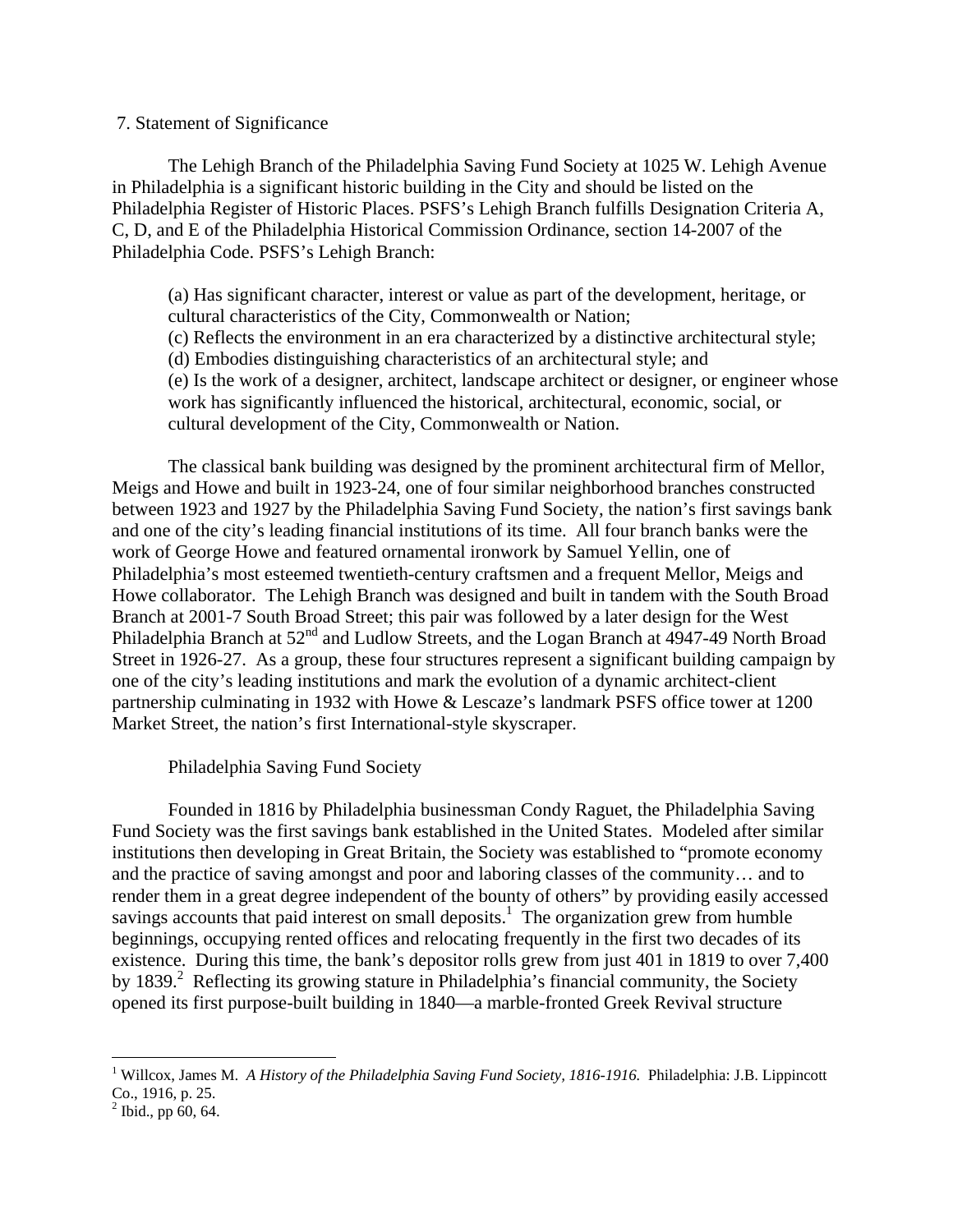designed by noted architect Thomas Ustick Walter.<sup>3</sup> The building still stands at 306 Walnut Street, individually listed on the Philadelphia Register of Historic Places in 1957 and included within the locally-designated Society Hill District.

By 1869, the bank's depositors numbered over  $29,000$ .<sup>4</sup> A new headquarters was constructed at the corner of Walnut and  $7<sup>th</sup>$  Streets, designed by Addison Hutton in a grand Italianate style. The granite-faced bank was designed to impress: "The additional security which a fire-proof and burglar-proof building will afford to the depositors is very well calculated to inspire the entire community with implicit faith in the solidity of the Institution," wrote the bank's President Caleb Cope in the Society's 1869 annual report.<sup>5</sup> Acknowledging the rapid growth of the institution's first five decades, the new headquarters was also designed for expansion, which indeed occurred in 1886 (designed by Hutton) and 1898 (designed by Furness, Evans & Co.). Directly across from Washington Square, this building likewise survives and is listed on the Philadelphia Register both individually (added 1957) and as part of the Society Hill District. The structure remained the bank's headquarters until the 1932 completion of Howe & Lescaze's PSFS tower at 1200 Market Street.

By the 1920s, much of the bank's clientele lived in outlying residential neighborhoods fed by the city's growing rapid transit system. To accommodate these clients and to compete with other banking institutions establishing themselves outside Center City, Philadelphia Saving Fund Society President James M. Willcox approved the construction of neighborhood branch offices for the first time in the Society's history. Given the relative novelty of this decision, Willcox believed the design of these new buildings would be critical to their success and hoped they would "invoke in the minds of the depositors a degree of awe mixed with reassurance similar to that produced by the venerable main office at Seventh and Walnut Streets."<sup>6</sup>

The firm of Mellor, Meigs & Howe was selected to design the branch banks. While all four branches employed what architect George Howe later described as a "composite modernized traditionalism" that leaned heavily on accepted Beaux-Arts vocabulary for early twentieth century bank architecture, the buildings also illustrate a growing recognition by both client and architect of the evolving nature of commercial architecture and its demands.7 The first two branches, Lehigh and South Broad, featured a heavy rusticated base meant to communicate the idea of a strong box, with large upper windows to provide well-lit work space inside. $8$ Massing and ornamentation were largely traditional, including bracketed window hoods, a classically-detailed entrance surround, shallow pitched roof, and a dentil cornice. Two years later, the West Philadelphia and Logan Branches employed a modified approach for the same basic building type. Howe eliminated the heavy base and traditional cornice, instead emphasizing a "large, hospitable entrance door, closed only at the bottom by a richly ornamented

1

<sup>&</sup>lt;sup>3</sup> Gallery, John Andrew. *Philadelphia Architecture: A Guide to the City [3<sup>rd</sup> ed.].* Philadelphia: Paul Dry Books, 2009, p. 57.

 $4$  Willcox, p. 78.

 $<sup>5</sup>$  Ibid., p. 77.</sup>

<sup>6</sup> Stern, Robert A.M. *George Howe: Toward a Modern American Architecture.* New Haven: Yale University Press, 1975, p. 57.

 $<sup>7</sup>$  Ibid., p. 57.</sup>

<sup>8</sup> Howe, George. "The Philadelphia Saving Fund Society Branch Offices." *Architectural Forum,* June 1928, p. 881.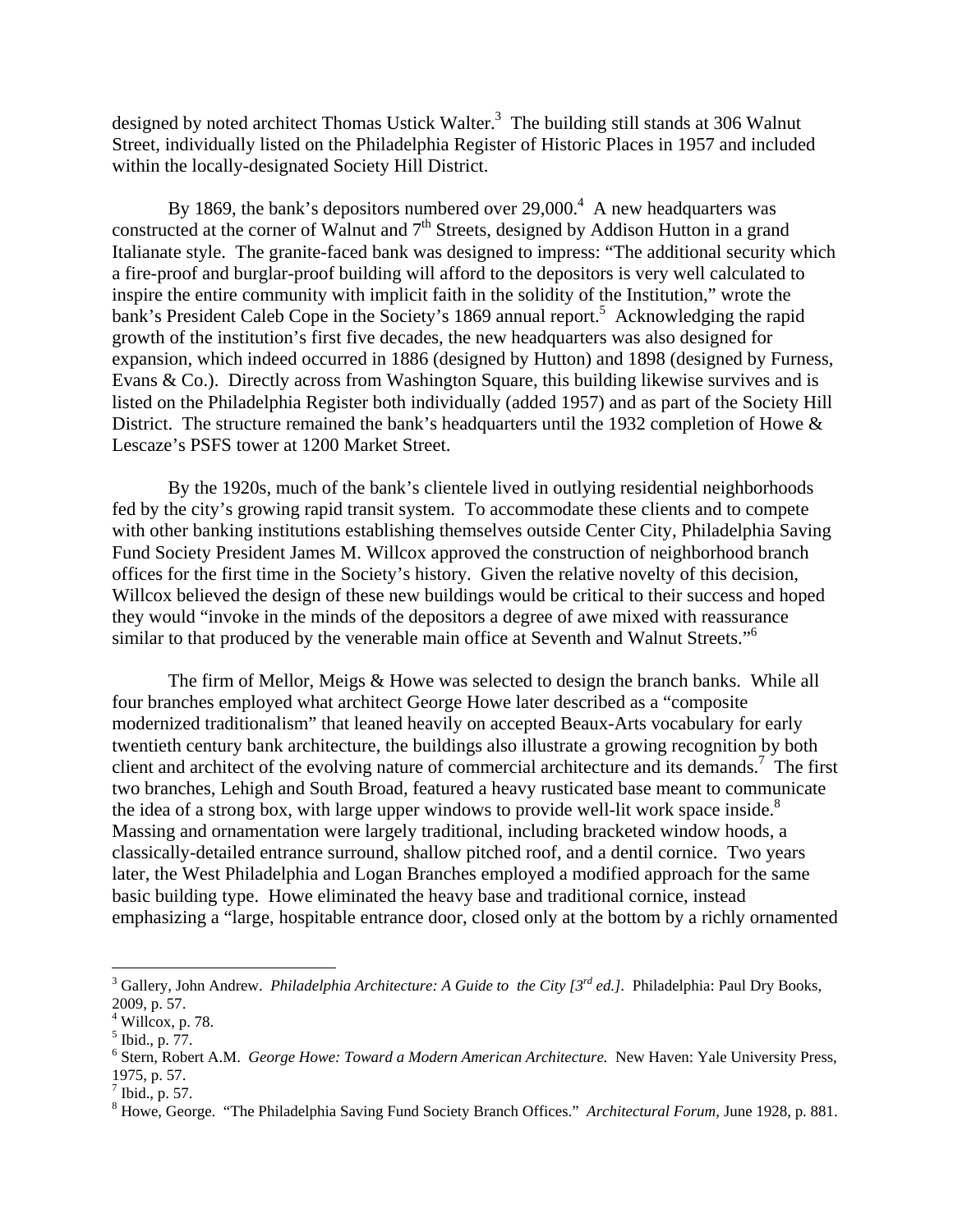grille" intended to be "more inviting to a timid public."<sup>9</sup> More significantly, the buildings included what Howe described as his "first concession to the machine age" in his career.<sup>10</sup> At the behest of Willcox, who had wanted illuminated signs added to the first bank branches, Howe designed the second branches with an innovative night illumination scheme meant to outshine the electric signs of competing banks and adjacent retail establishments. Illuminated sign panels were integrated into the building's design, whose unbroken wall surfaces were likewise flooded by lights mounted on the building's balconies. Wrote Howe, "This system of illumination has proved very successful in competition with the illuminated letter signs which fill the street of an evening. The great block of stone, flooded in strong white light, dominates the illumination, while at the same time the building preserves its dignity."<sup>11</sup> Tellingly, the West Philadelphia building replaced a temporary branch housed in an existing structure prior to the new building's construction, and Howe noted with pride "the phenomenal increase of business [which] followed the erection of the new building." $12$ 

The lessons learned in the design of these four branches no doubt had a profound effect on both George Howe, who soon left the firm of Mellor, Meigs & Howe to pursue more Modernist projects, and on the Philadelphia Saving Fund Society as an institution, whose next major building campaign would be the groundbreaking PSFS tower. Though the design for that tower began as a traditional Beaux-Arts edifice, Willcox himself is credited with promoting and supporting the progressive directions Howe took in the design's evolution.

### George Howe and Mellor, Meigs, & Howe

 George Howe was born in Worcester, Massachusetts on June 17, 1886. Howe spent much of his young life in Europe. After studies at Harvard, he attended the Ecole des Beaux Arts in Paris. His roots, though, were in Philadelphia, as his wife and mother were both from here, and Howe chose this city as the one in which to settle and begin practicing architecture. He worked from 1914 to 1928 designing mostly suburban residential projects with the firm Mellor, Meigs and Howe.

Partners Walter Mellor and Arthur I. Meigs set up their first office in the Lafayette Building at  $5<sup>th</sup>$  and Chestnut Streets in Philadelphia. Mellor & Meigs became well-known for their designs of clubs and private residences. Their early work included the more modest homes developed by the Lower Merion Realty Co., as well as large-scale undertakings such as the Princeton Charter Club, Princeton, NJ (1913) and alterations to the Pickering Hunt Club in Phoenixville, PA  $(1911)^{13}$ 

 $\overline{a}$ 

<sup>&</sup>lt;sup>9</sup> Ibid., p. 881.

 $10$  Stern, p. 58.

 $11$  Howe, p. 881.

 $12$  Ibid, p. 881.

<sup>&</sup>lt;sup>13</sup> Maxwell Levinson, "George Howe's Contribution to Contemporary Architecture," U.S.A. Tomorrow October 1954, 42.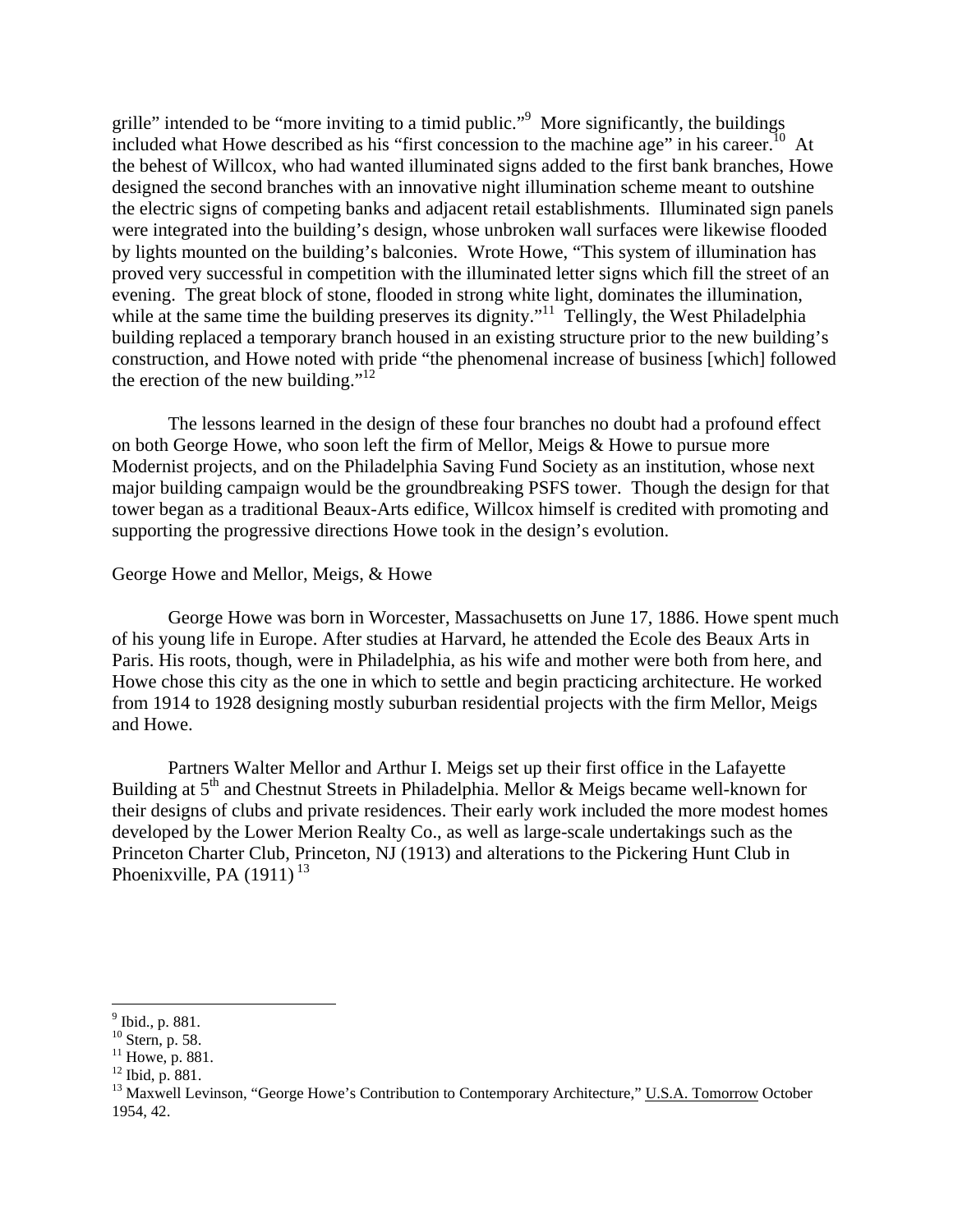

(a)Mellor and Meigs office at Chancellor and Juniper

Streets *source:Ilovebricks/blog*

 $\overline{a}$ 

 In 1912, the firm moved to the southeast corner of Chancellor and Juniper Streets, Mellor and Meigs hired the construction firm of Arthur H. Williams & Sons to execute their designs and convert an existing carriage house into their offices. (a)

In 1915 the firm of Mellor, Meigs and Howe designed Samuel Yellin a new studio at 5520 Arch Street in Philadelphia where he was to remain until his death in 1940. Yellin worked on many commissions for Mellor and Meigs, including the Lehigh Branch of PSFS.

Howe left the practice to serve in the army during World War I. It was at the end of this stage of his career that the firm was asked to design a series of branch banks for the Philadelphia Savings Fund Society.

Howe designed four branch banks for PSFS, as well as a temporary bank building at  $12<sup>th</sup>$ and Market. The first two identical structures were built in 1924 in Lehigh and South Philadelphia. Two years later, in 1926, the Logan branch was completed, along with an identical structure in West Philadelphia. Howe described the design concept for the earliest branches as that of "a magnified strongbox,"14 a design that relied highly on references to the Beaux-Arts style he had studied in Paris.

 This move towards a strong yet inviting bank building was taken even further in the design of Howe's next few projects for PSFS. In 1927 Howe designed a temporary Center City office at 8 South  $12<sup>th</sup>$  Street. It was this building which finally pushed him to the limits of his ability to work creatively within the Beaux-Arts style.<sup>15</sup> The breaking of this barrier was

<sup>&</sup>lt;sup>14</sup> George Howe, "The Philadelphia Saving Fund Society Branch Offices," <u>Architectural Forum</u>, June 1928, 881.<br><sup>15</sup> Stern, 64.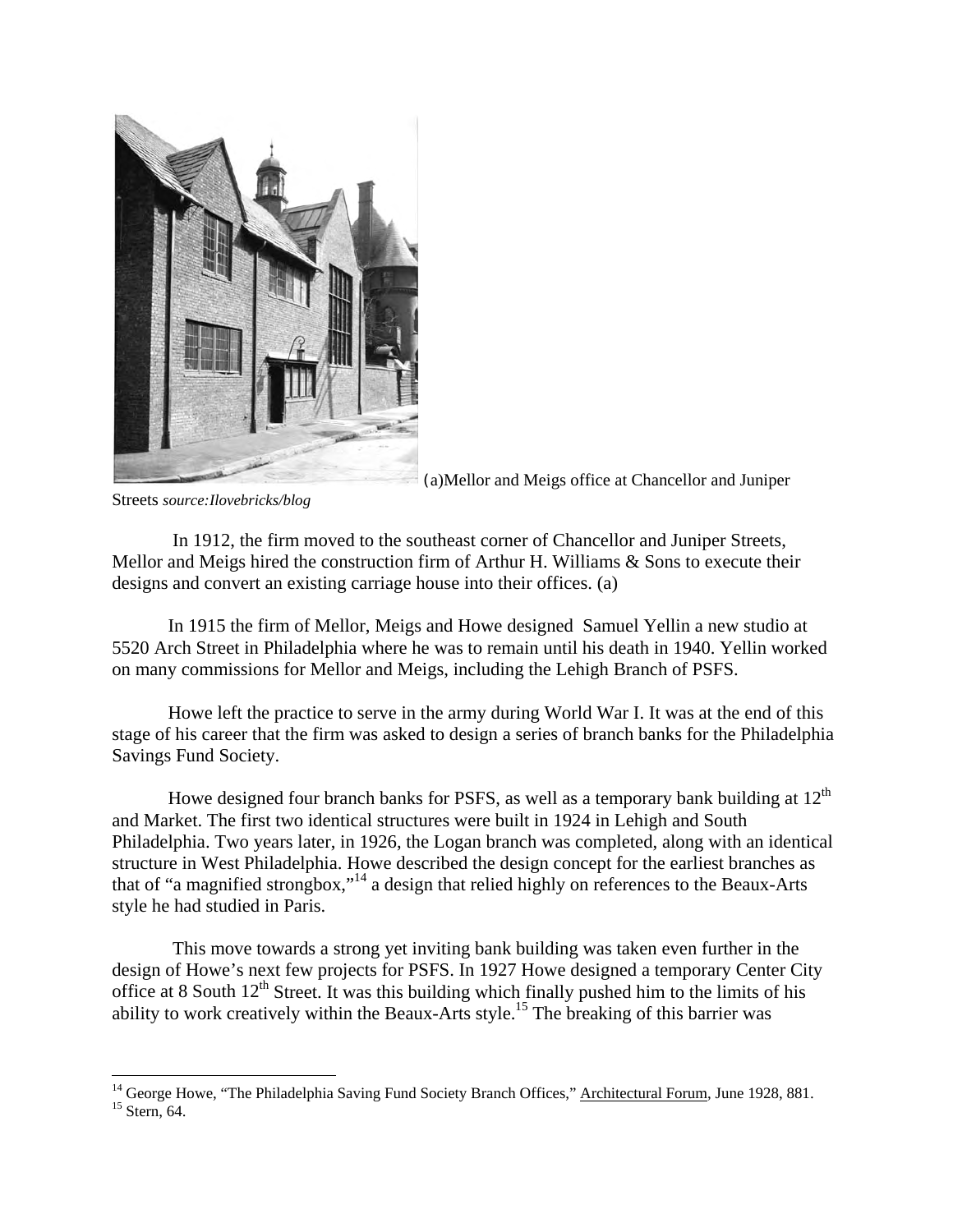essential for Howe to then continue on, in 1930, to design the main branch of PSFS at 12<sup>th</sup> and Market Streets.

This structure, designed at Howe's new firm, Howe and Lescaze, is possibly Howe's single most famous achievement. It is considered "a principal landmark in the evolution of the skyscraper... the first devoid of popular fashion or connotations of the past."<sup>16</sup> The building is strong, but stripped down and simplified, both inviting to the public but also showing the strength and stability of the company it housed and represented. It was his journey through the creation of the branch banks which led him to arrive at this point. Only through those buildings could Howe have shed his dependence on Beaux-Arts references to create a building so fresh, so lacking in "connotations of the past." It was an essential journey, and one which birthed his greatest achievement, an achievement which changed the face of architecture.

 In 1934, Howe went into a nominal retirement. After that time he worked on few projects, but went on to become the Supervising Architect for the Federal Government from 1942-45 and the Chairman of the Architecture Department at Yale University in 1950.<sup>17</sup> The PSFS building had a great impact on the architecture of America, and of the world. It is rare to see an example, other than the PSFS skyscraper, of Howe's non-residential work. The Lehigh branch is an unusual and fascinating look into the thought process of an essential architect, one that should be preserved.

## Samuel Yellin

In addition, to the work of George Howe, the PSFS branch bank buildings display the ironwork of Samuel Yellin. Yellin was a prolific artist-craftsman metalworker who designed, and whose studio created, decorative iron work pieces for buildings across the country in the early twentieth century. He worked with nationally noted architects, and held a long and impressive list of clientele. Samuel Yellin's pieces can be found on some of the finest buildings in America

Samuel Yellin was born in Galicia Poland on March 2, 1885. Young Yellin's chosen profession was metalworking, a diversion from the family custom of law. He was trained in Poland as an apprentice to an ornamental metalworker. At the age of 16, he left home traveling his native continent to observe the various European traditions of metalwork.<sup>18</sup> He came to Philadelphia in 1906. He started attending classes at the Pennsylvania Museum and School of Industrial Arts. In 1907 the school hired Yellin as an instructor, where he continued to teach until  $1922^{19}$ 

In 1909 he opened his own shop at 409 N.  $5<sup>th</sup>$  Street. But it was not until 1911, when friend and architect Frank Miles Day recommended Yellin to fellow architect C. Frank LaFarge for his current project, the Long Island Estate of J.P. Morgan. Reportedly, LaFarge was so

 $\overline{a}$ 

<sup>&</sup>lt;sup>16</sup> Edward Teitelman and Richard W. Longstreth, Architecture in Philadelphia: A Guide, (Cambridge: The MIT Press, 1974), 74.

 $17$  Levinson, 46.

<sup>&</sup>lt;sup>18</sup> Andrews, Jack: Samuel Yellin, Metalworker, The Samuel Yellin Foundation, Philadelphia, PA 1982. p. 1.

<sup>&</sup>lt;sup>19</sup> Tatman, Sandra L. Yellin, Samuel (1885-1940. http://www.americanbuildings.org/pab/app/ar\_display.cfm/23067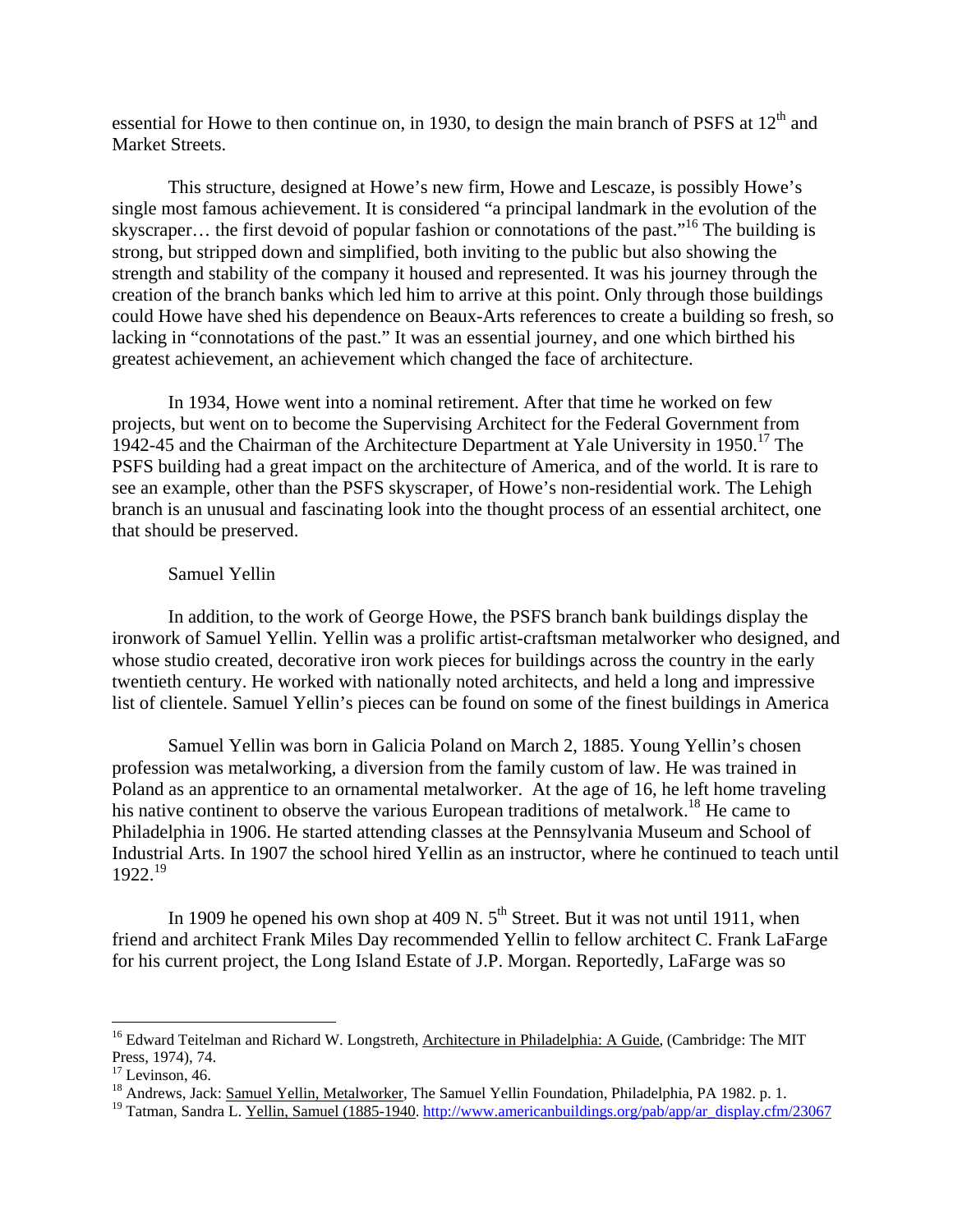enamored with Yellin's designs that he canceled his order he had previously made with an English studio. $^{20}$ 

By 1915, the demand for Yellin's craftwork was such that he hired Mellor, Meigs & Howe to design his studio and showroom on Arch Street in West Philadelphia. This building was one of only a handful of industrial designs by the firm. During the building boom of the 1920s Yellin's studio employed as many as 250 workers and housed 60 forges. He and his staff produced hundreds of designs for gates, lighting fixtures, screens, grilles, railings, doors, etc. Each piece was hand crafted and no two pieces were alike. Yellin's designs ranged from large grand scale projects to small residential fixtures. His studio produced works for public institutions such as Yale and Harvard Universities, Washington Cathedral in Washington DC, Grace Cathedral in San Francisco, and the Cathedral of St. John the Divine in New York City, as well as for the private mansion of the wealthy like Edward W. Bok, Lammont Dupont, H. H. Flagler, and Robert Goelet. These commissions brought Yellin into an elite circle of architects who worked not just in Philadelphia, but throughout the country, creating many of the most publicized buildings of the early twentieth century.<sup>21</sup> Samuel Yellin died in 1940. The Samuel Yellin Metalworkers Company continues to operate today.

In addition to hiring Mellor, Meigs & Howe to design his studio, Yellin often worked with the firm supplying metalwork designs for their projects. The PSFS branch bank buildings are just four of their collaborations. For the Lehigh branch Yellin designed hardware for the main entrance door, a lunette grille, globe lamps, seven window grilles, a stair railing, guard rails and hand rails, and hardware throughout the building.<sup>22</sup> The lunette grille, window grilles, and copper brackets remain on the building today.

#### Renaissance Revival

 $\overline{a}$ 

The Renaissance Revival style was a major revivalist style in the eclectic milieu of late nineteenth-and early twentieth-century architecture. The revivalist approach of Classical forms predominant in the late nineteenth and early twentieth century aimed for archeological correctness rather than the more Romantic approach predominant in the early nineteenth century. The Renaissance Revival style is often associated with the Italian Renaissance. The use and interpretation of Renaissance forms and vocabulary was not restricted to just Italian forms, but the French, Spanish and Flemish Renaissance vocabularies were just as popular. Many designs of this period freely mixed elements from different subcategories.<sup>23</sup>

The Ecole des Beaux Arts in Paris<sup>24</sup> played a significant role in the spread of the style. The Ecole trained many of the most influential American architects of the late nineteenth

<sup>&</sup>lt;sup>20</sup> Andrews, Jack: <u>Samuel Yellin, Metalworker</u>, The Samuel Yellin Foundation, Philadelphia, PA 1982. p. 1.<br><sup>21</sup> Tatman, Sandra L. <u>Yellin, Samuel (1885-1940</u>. http://www.americanbuildings.org/pab/app/ar\_display.cfm/2306

 $\frac{23}{24}$  Baumgart, Frtiz, *A History of Architectural Styles*. New York: Praeger Publishers, Inc., 1970<br><sup>24</sup> Ecole des Beaux Arts: The Ecole was founded as the French Academy of Fine Arts by Cardinal Mazarin in 1648.

The academy trained painters, sculptors, architects in the Classical manner. The school was reorganized by Emperor Napoleon III in 1863 and the department of architecture separated. The current name of Ecole des Beaux Arts dates from this restructuring.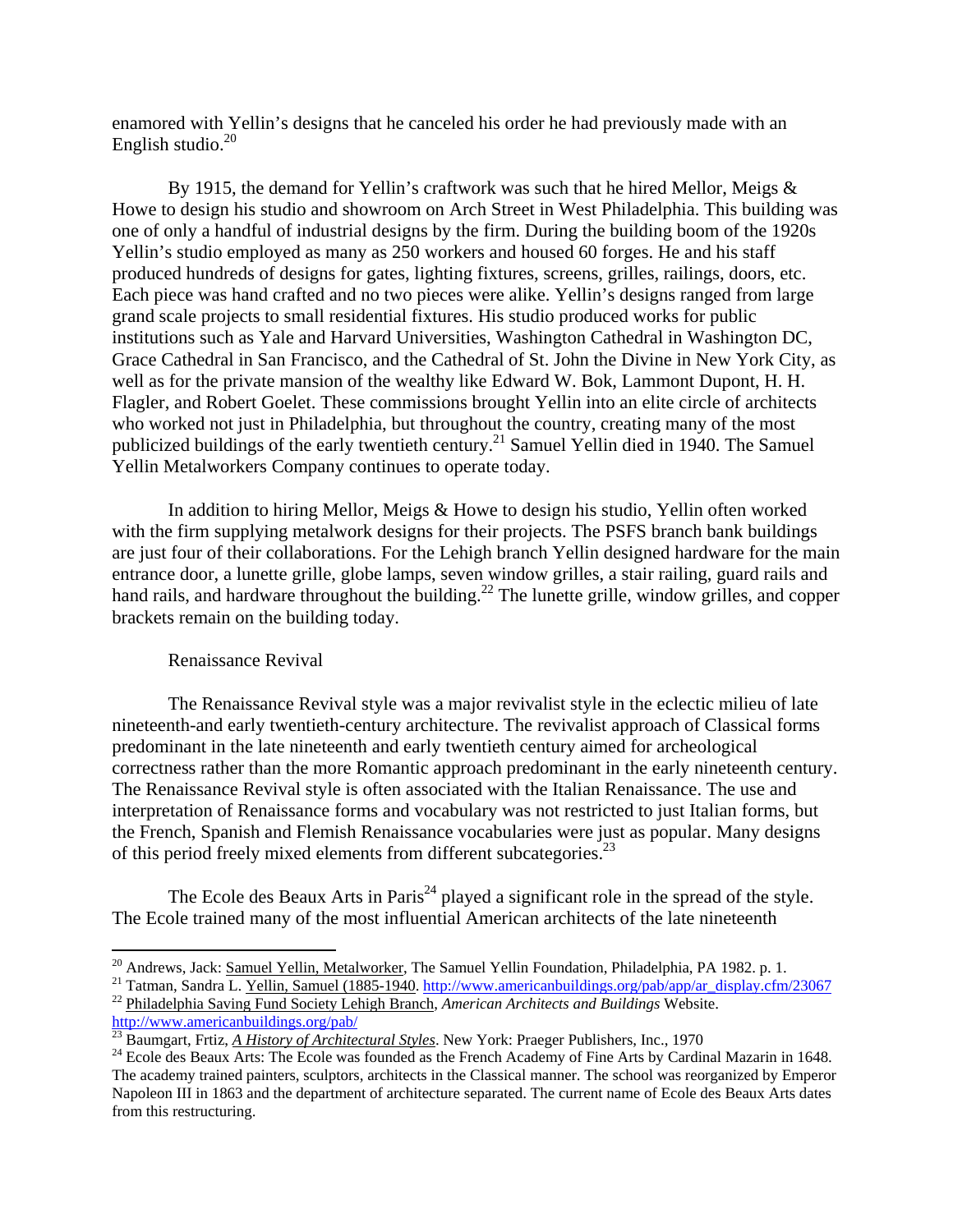century. The influence of the Ecole in American architecture, with its strong focus on archeological correctness, can be traced back to Richard Morris Hunt; the first American architect to be trained by the Ecole. The Renaissance Revival style achieved its greatest refinement in America at the firm of McKim, Mead & White. Charles F. McKim, one of the founding partners, trained at the Ecole. The firm mastered the Italian Renaissance vocabulary, favoring Tuscan, Roman and to a lesser degree Venetian precedents in their designs. Their mastery of the Italian Renaissance can be seen in their design for the Villard Houses (1883-5), The Metropolitan Club (1893) and several branches for the New York Public Library, such as the 115<sup>th</sup> Street Branch (1905) and Hamilton Grange Branch (1905). The firms of Carrere  $\&$ Hastings, Horace Trumbauer, John Russell Pope, and Charles A. Platt, just to name a few, also designed superb buildings in Italian Renaissance style. The firm of McKim, Mead & White stands out as one of the earliest firms to focus on Italian Renaissance precedents and its use of archeologically correct precedents.25

George Howe graduated from the Ecole des Beaux Arts in 1912. His professional training was deeply rooted in the Classical tradition. The design executed by George Howe for two of the Philadelphia Savings Fund Society branches continues the revivalist current initiated by Hunt and perfected by the firm of Mckim, Mead & White and its contemporaries.

Howe designed two of the four branches in a text book example of Italian Renaissance style. These two branches are the South Broad branch and the Lehigh branch. The design for both of these branches utilizes key elements found in Italian Renaissance architecture of the fifteenth and sixteenth century. The building was designed as a simple box with a rusticated base, clearly demarcated piano nobile above the rusticated base and bracketed cornice. The design is influenced by Tuscan and Roman urban palace designs of the fifteenth and sixteenth century.

#### **Conclusion**

1

The Philadelphia Saving Fund Society built four branches in different areas of the city between the years of 1923 and 1927. PSFS chose George Howe as architect for this project. His thought process in the development of these bank buildings took him away from his residential projects and lead him towards one of his, and America's, greatest architectural achievements: the first truly modern skyscraper. The PSFS skyscraper changed how this nation designed the buildings in its cities. The Lehigh Avenue Branch was one essential piece of the puzzle leading up to this amazing work.

PSFS's Lehigh Avenue Branch fulfills Designation Criteria A, C, D, and E from the Philadelphia Historical Commission Ordinance, section 14-2007 of the Philadelphia Code. As stated in Criterion A, the Lehigh Avenue Branch has significant character, interest or value as part of the development, heritage or cultural characteristics of the City. It stands as a symbol of the Philadelphia Savings Fund Society and its contributions to banking history. Satisfying Criterion C and D as the building embodies distinguishing characteristics of the Renaissance

<sup>&</sup>lt;sup>25</sup> Hitchcock, Henry R., *Architecture: Nineteenth and Twentieth Centuries*. New Haven: Yale University Press, 1977.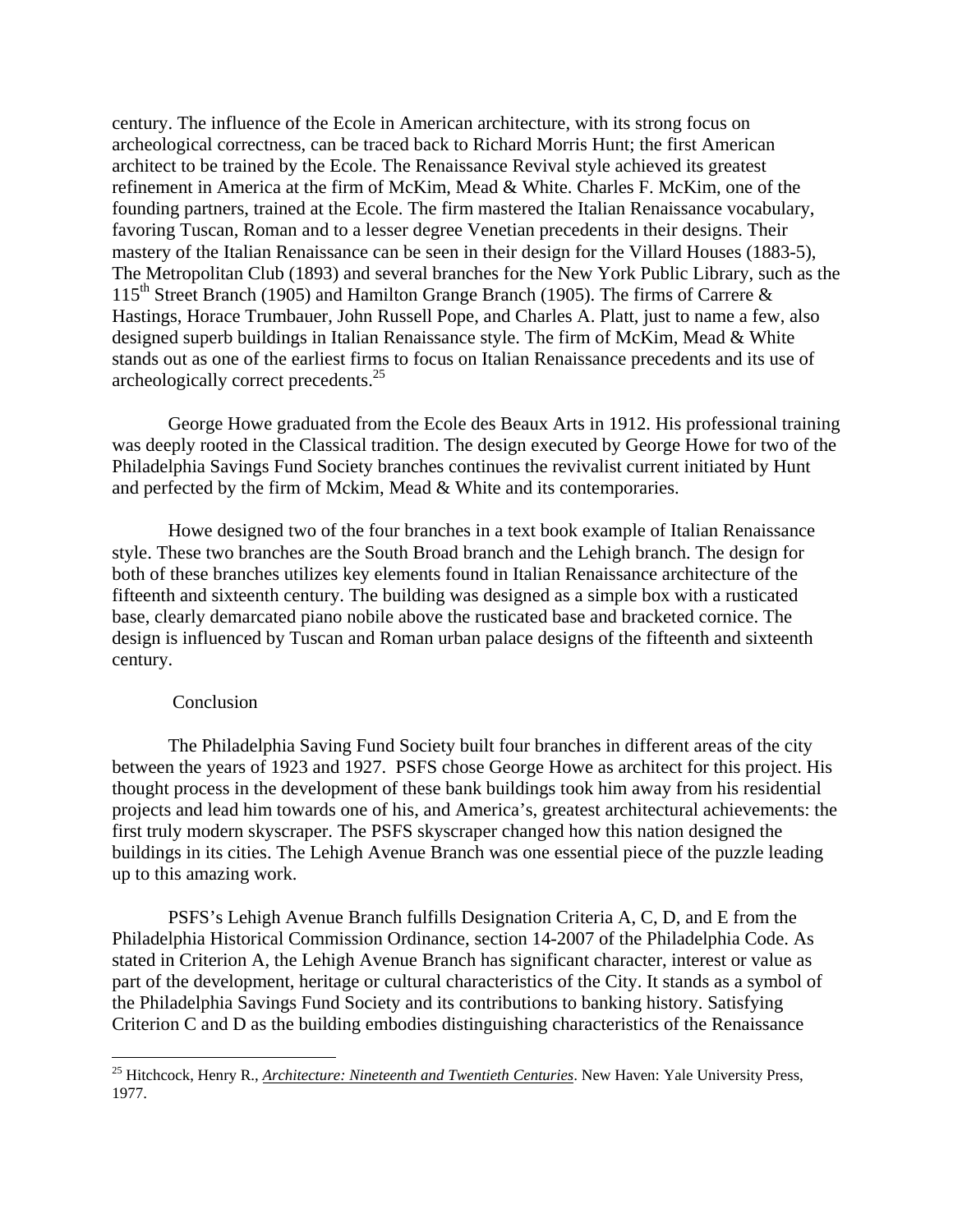Revival style. Satisfying Criterion E, the Lehigh Avenue Branch is the work of an architect, George Howe, and prolific artist-craftsman metalworker Samuel Yellin.